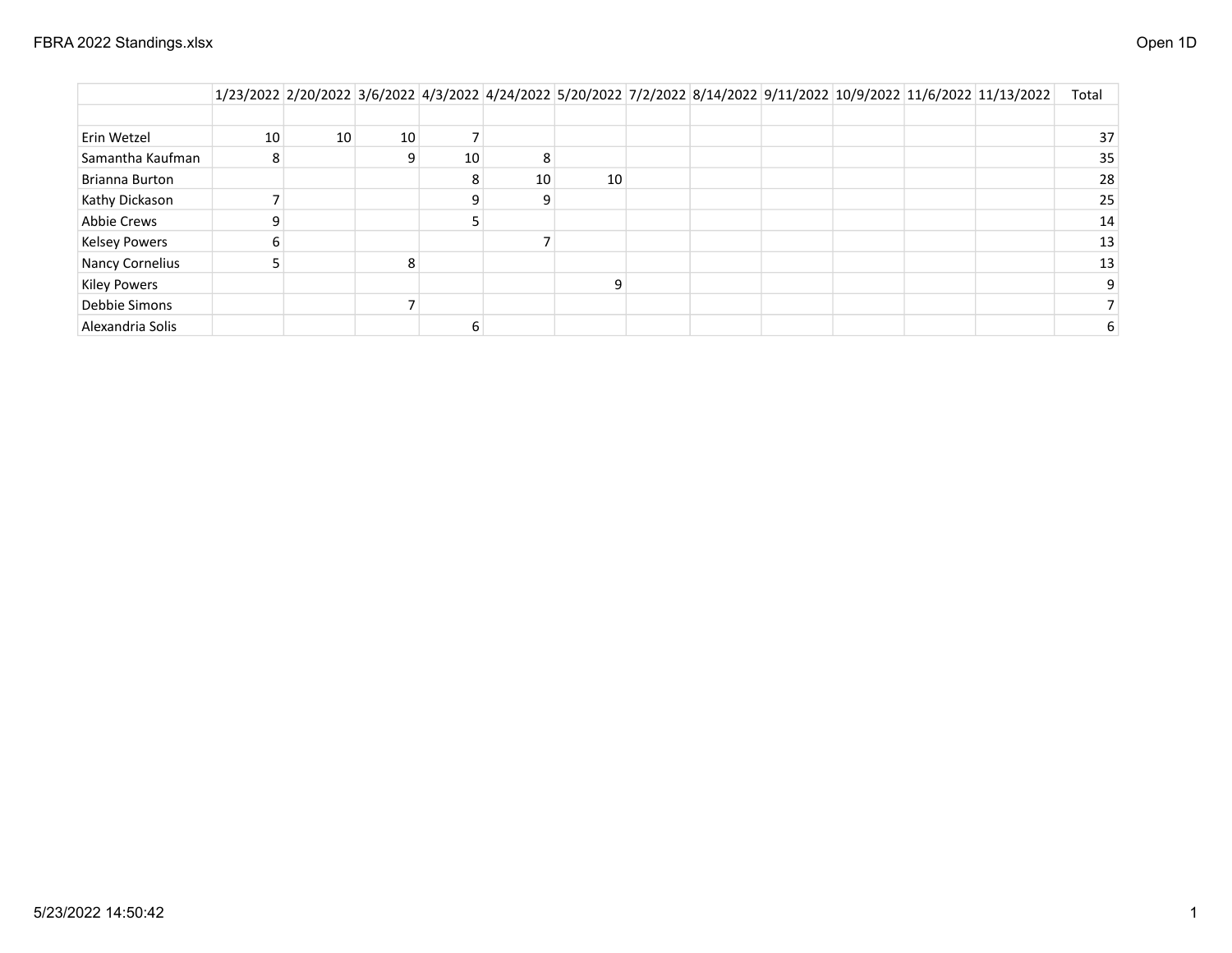|                           |    |                |                |                         |                |                |  |  | 1/23/2022 2/20/2022 3/6/2022 4/3/2022 4/24/2022 5/20/2022 7/2/2022 8/14/2022 9/11/2022 10/9/2022 11/6/2022 11/13/2022 | Total          |
|---------------------------|----|----------------|----------------|-------------------------|----------------|----------------|--|--|-----------------------------------------------------------------------------------------------------------------------|----------------|
| <b>Abbie Crews</b>        |    | 10             | 10             |                         | $\overline{7}$ |                |  |  |                                                                                                                       | 27             |
| Michele Davenport         |    | $\overline{7}$ |                | 6                       | 5              | 4              |  |  |                                                                                                                       | 22             |
| Stephanie Laurient        |    |                | 9              |                         | 9              |                |  |  |                                                                                                                       | 18             |
| <b>Kiley Powers</b>       |    |                |                | 8                       | 8              |                |  |  |                                                                                                                       | 16             |
| Payton Cornelius          |    | 9              | $\overline{7}$ |                         |                |                |  |  |                                                                                                                       | 16             |
| <b>Brandon Perdue</b>     |    |                |                | $\overline{7}$          |                | $\overline{7}$ |  |  |                                                                                                                       | 14             |
| Gracie Edgemon            |    |                |                | 4                       |                | 9              |  |  |                                                                                                                       | 13             |
| Erin Wetzel               |    |                | 6              |                         | $\,6\,$        |                |  |  |                                                                                                                       | 12             |
| <b>Brittany Lamberton</b> |    |                |                |                         |                | 10             |  |  |                                                                                                                       | 10             |
| Kathy Dickason            |    |                |                |                         | 10             |                |  |  |                                                                                                                       | 10             |
| Molleetha Gomez           |    |                |                | 10                      |                |                |  |  |                                                                                                                       | 10             |
| Nicole Turner             | 10 |                |                |                         |                |                |  |  |                                                                                                                       | 10             |
| Jamie Rewis               |    |                |                | 9                       |                |                |  |  |                                                                                                                       | 9              |
| Patty Watters             | 9  |                |                |                         |                |                |  |  |                                                                                                                       | 9              |
| Avery Pieczonka           |    |                |                |                         |                | 8              |  |  |                                                                                                                       | 8              |
| Becca Kilpatrick          |    |                | 8              |                         |                |                |  |  |                                                                                                                       | 8              |
| <b>Megan Swint</b>        |    | 8              |                |                         |                |                |  |  |                                                                                                                       | 8              |
| <b>Nancy Cornelius</b>    |    | 6              |                |                         |                |                |  |  |                                                                                                                       | 6              |
| Samantha Kaufman          |    |                |                |                         |                | 6              |  |  |                                                                                                                       | 6              |
| Alexandria Solis          |    |                |                |                         |                | 5              |  |  |                                                                                                                       |                |
| Cheryl Lynn Mann          |    |                |                | 5                       |                |                |  |  |                                                                                                                       | 5              |
| <b>Debbie Simons</b>      |    | 5              |                |                         |                |                |  |  |                                                                                                                       | 5              |
| <b>Brianna Burton</b>     |    |                |                |                         | 4              |                |  |  |                                                                                                                       | 4              |
| Halla Soop                |    |                |                | $\overline{\mathbf{3}}$ |                |                |  |  |                                                                                                                       | 3              |
| Sorrel Pickle             |    |                |                | $\overline{2}$          |                |                |  |  |                                                                                                                       | $\overline{2}$ |
| <b>Jody Prescott</b>      |    |                |                | $\mathbf{1}$            |                |                |  |  |                                                                                                                       | $\mathbf{1}$   |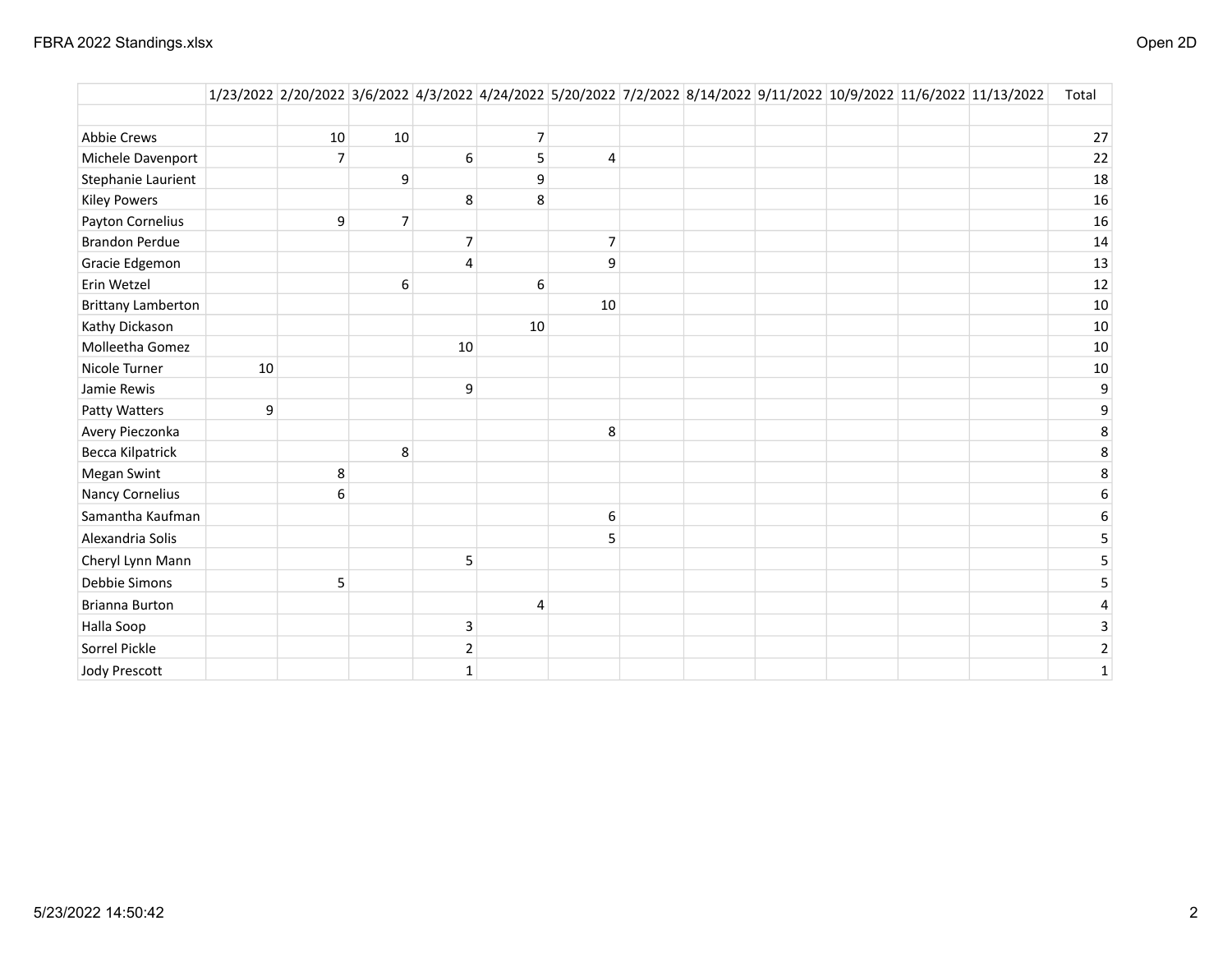|                         |                         |                |    |                |                |                |  |  | 1/23/2022 2/20/2022 3/6/2022 4/3/2022 4/24/2022 5/20/2022 7/2/2022 8/14/2022 9/11/2022 10/9/2022 11/6/2022 11/13/2022 |
|-------------------------|-------------------------|----------------|----|----------------|----------------|----------------|--|--|-----------------------------------------------------------------------------------------------------------------------|
|                         |                         |                |    |                |                |                |  |  |                                                                                                                       |
| Cheryl Lynn Mann        | 9                       |                | 8  | 3              | 10             |                |  |  |                                                                                                                       |
| Avery Pieczonka         |                         |                | 5  | 10             |                | 5              |  |  |                                                                                                                       |
| <b>Becca Kilpatrick</b> |                         | 9              |    |                |                | 8              |  |  |                                                                                                                       |
| <b>Buddy Hall</b>       | 8                       |                | 9  |                |                |                |  |  |                                                                                                                       |
| Addie Walker            |                         |                |    | $\overline{7}$ |                | $\overline{7}$ |  |  |                                                                                                                       |
| Melinda Durrance        | $\overline{\mathbf{4}}$ |                | 10 |                |                |                |  |  |                                                                                                                       |
| Molleetha Gomez         |                         |                |    | 9              | 5              |                |  |  |                                                                                                                       |
| Vanessa Stokes          | 6                       |                |    |                | $\overline{7}$ |                |  |  |                                                                                                                       |
| Carlie Mittan           |                         |                |    |                | 8              | $\overline{4}$ |  |  |                                                                                                                       |
| Jamie Rewis             |                         |                |    | 6              |                | 6              |  |  |                                                                                                                       |
| <b>Brandon Perdue</b>   | $10\,$                  |                |    |                |                |                |  |  |                                                                                                                       |
| Erin Wetzel             |                         |                |    | 4              | 6              |                |  |  |                                                                                                                       |
| <b>Megan Swint</b>      |                         | 10             |    |                |                |                |  |  |                                                                                                                       |
| Stephanie Laurient      |                         |                |    |                |                | 10             |  |  |                                                                                                                       |
| <b>Delaney Price</b>    |                         |                |    |                |                | 9              |  |  |                                                                                                                       |
| Paisley Pickle          |                         |                |    |                | 9              |                |  |  |                                                                                                                       |
| <b>Alexis King</b>      |                         | 8              |    |                |                |                |  |  |                                                                                                                       |
| Savannah Senko          |                         |                |    | 8              |                |                |  |  |                                                                                                                       |
| Adrianna Hobart         |                         | $\overline{7}$ |    |                |                |                |  |  |                                                                                                                       |
| Amber Cooper            |                         |                | 7  |                |                |                |  |  |                                                                                                                       |
| Gracie Edgemon          | $\overline{7}$          |                |    |                |                |                |  |  |                                                                                                                       |
| Michele Davenport       |                         |                | 6  |                |                |                |  |  |                                                                                                                       |
| Melissa McKay           |                         |                |    | 5              |                |                |  |  |                                                                                                                       |
| Michele Hayes           | 5                       |                |    |                |                |                |  |  |                                                                                                                       |
| Candace Harrell         |                         |                | 4  |                |                |                |  |  |                                                                                                                       |
| Autumn DeCarlo          |                         |                | 3  |                |                |                |  |  |                                                                                                                       |
| Kathy Dickason          | $\mathsf 3$             |                |    |                |                |                |  |  |                                                                                                                       |
| Ashton Reas             | $\overline{2}$          |                |    |                |                |                |  |  |                                                                                                                       |
| John Mosley             |                         |                |    | $\overline{2}$ |                |                |  |  |                                                                                                                       |
| Alexandria Solis        | $\mathbf{1}$            |                |    |                |                |                |  |  |                                                                                                                       |
| Elizabeth Jewel         |                         |                |    | $\mathbf{1}$   |                |                |  |  |                                                                                                                       |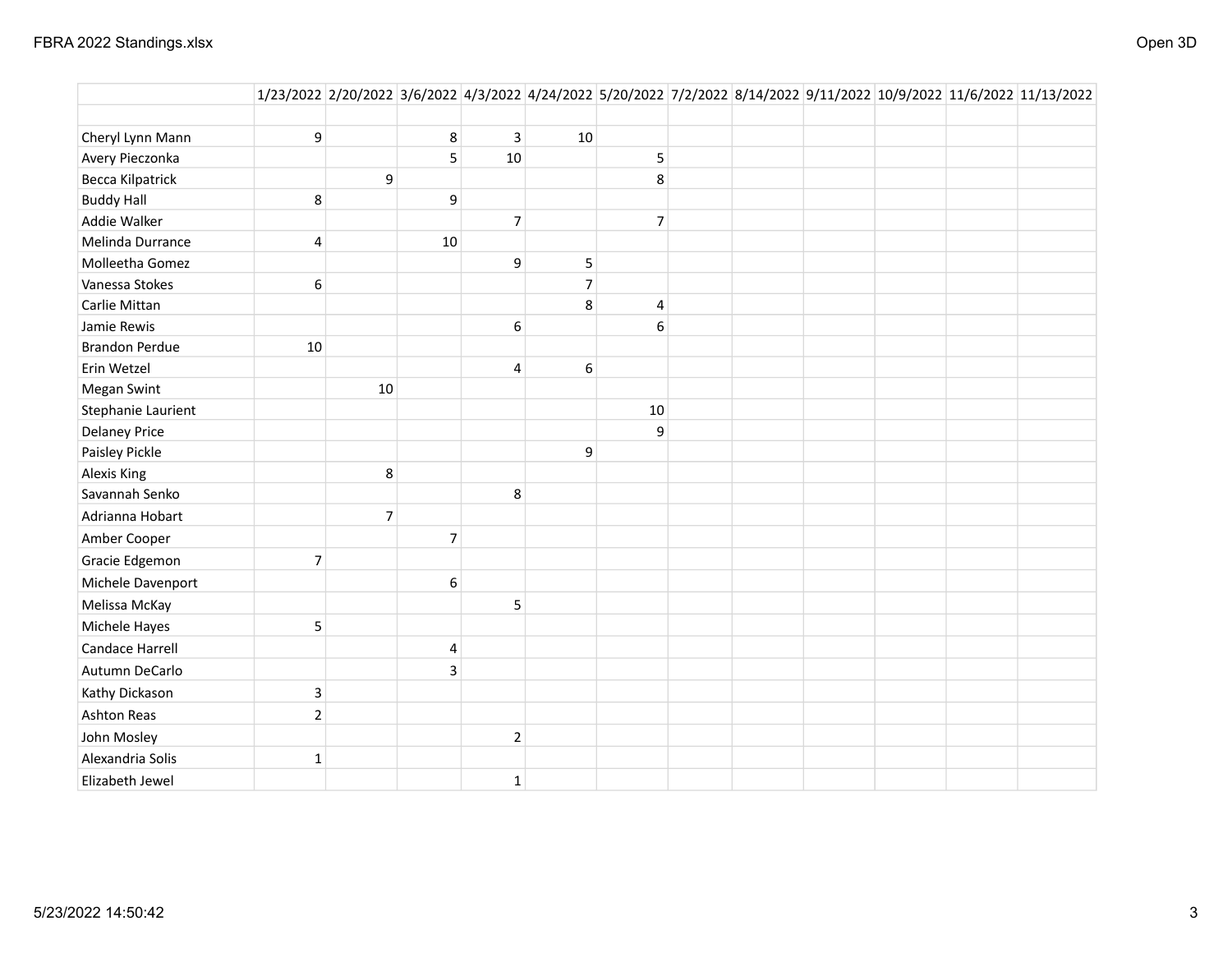## FBRA 2022 Standings.xlsx Open 3D

| Total |                         |
|-------|-------------------------|
|       |                         |
|       | 30                      |
|       | 20                      |
|       | 17                      |
|       | 17                      |
|       | 14                      |
|       | 14                      |
|       | 14                      |
|       | 13                      |
|       | 12                      |
|       | 12                      |
|       | 10                      |
|       | 10                      |
|       | 10                      |
|       | 10                      |
|       | 9                       |
|       | 9                       |
|       | 8                       |
|       | 8                       |
|       | $\overline{7}$          |
|       | 7                       |
|       |                         |
|       | 7                       |
|       | 6                       |
|       | 5                       |
|       | 5                       |
|       | 4                       |
|       | 3                       |
|       | 3                       |
|       | $\overline{c}$          |
|       | $\overline{\mathbf{c}}$ |
|       | $\overline{1}$          |
|       | $\overline{1}$          |